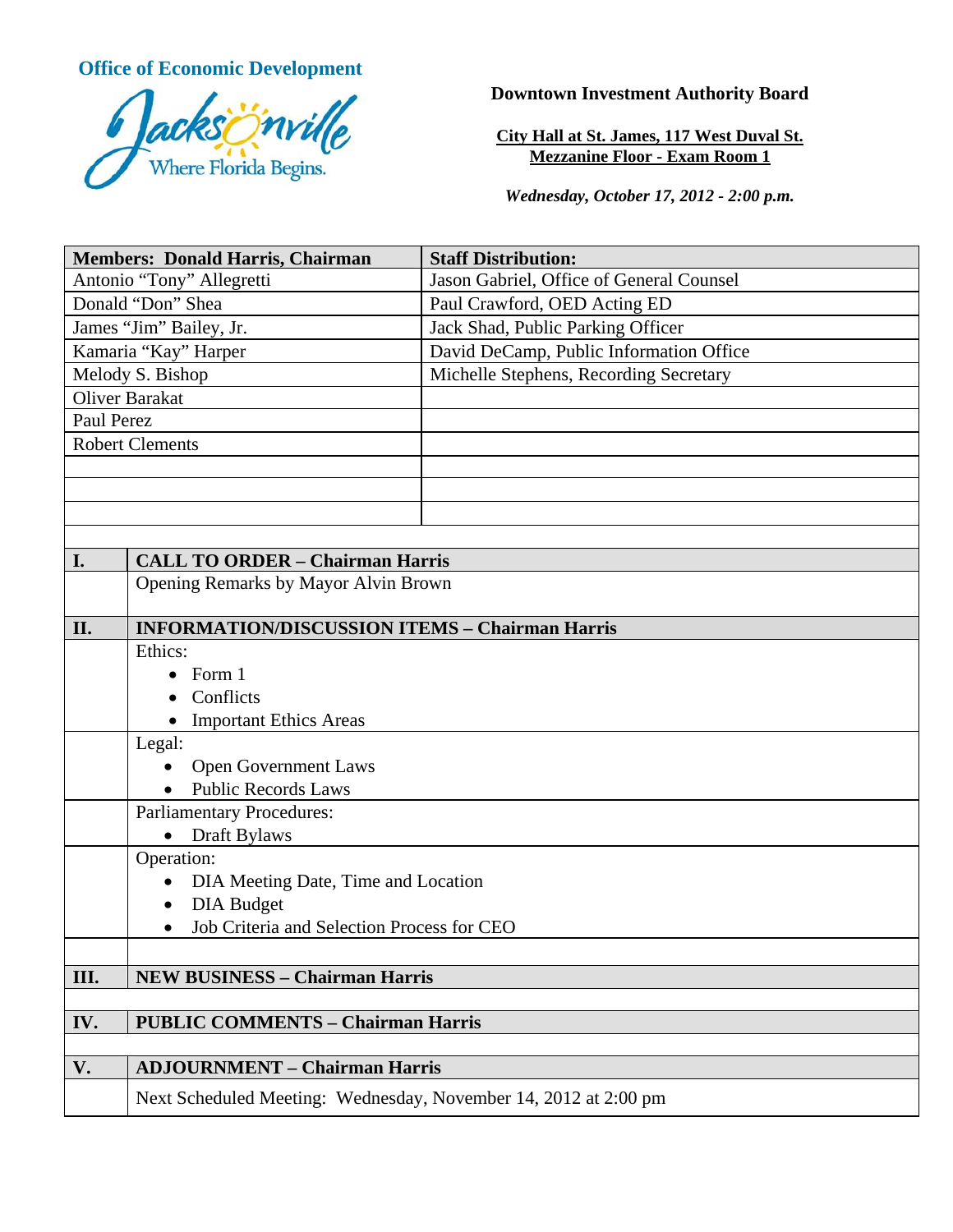

**Office of Economic Development Downtown Investment Authority (DIA) Board** 

**City Hall at St. James, 117 West Duval St. Don Davis Room First Floor of City Hall**

*Wednesday, October 17, 2012 – 2 p.m.*

# *MEETING* **MINUTES**

**Board Members Present:** Chairman D. Harris, T. Allegretti, D. Shea, J. Bailey, K. Harper, M. Bishop, O. Barakat, P. Perez, and R. Clements

**Attendees:** Jason Gabriel and Cindy Laquidara, Office of General Counsel; Paul Crawford, OED Acting ED; Jim Klement, Corey Craig, Karen Nasrallah, Eric Lindstrom; Carla Miller, Director ECO; Jessica Deal and Mario Rubio, Mayor's Administration; Michelle Stephens, Recording Secretary

**Council Members Present:** Jim Love, District 14 and Lori Boyer, District 5

# **I. CALL TO ORDER**

Chairman Harris called the meeting to order at approximately 2:05 p.m. and opened with the Pledge of Allegiance.

Chairman Harris welcomed and introduced Mayor Alvin Brown.

Mayor Brown welcomed all present to include a round of applause for the new DIA Board members. Mayor Brown commented that we have some of the smartest, dedicated, visionary leaders on the DIA Board who believe that downtown is a top priority. Downtown can be a destination where people want to work, live and visit. The Board has a tremendous opportunity to take advantage of all of the resources available. He is very proud that we have strong public and private sector leaders who are willing to step up to the plate and make things happen for this city. He added that he will do everything possible to work together to include ensuring the protection of hardworking taxpayers' dollars and invest for the future so that very soon downtown will be a thriving destination that the city will be proud of.

# **II. INFORMATION/DISCUSSION ITEMS**

#### **Florida Ethics, Public Records & Sunshine Training**

Carla Miller, Director of Ethics, Compliance and Oversight (ECO) for the City of Jacksonville provided a thorough but condensed ethics training citing the importance of procedures, areas to be mindful of, etc.

Ms. Miller advised that City Council passed, in the law creating the DIA Board, that they are state financial disclosure filers. Board members are required to file financial disclosure. Members were provided with a copy of Form 1 "Statement of Financial Interest" and advised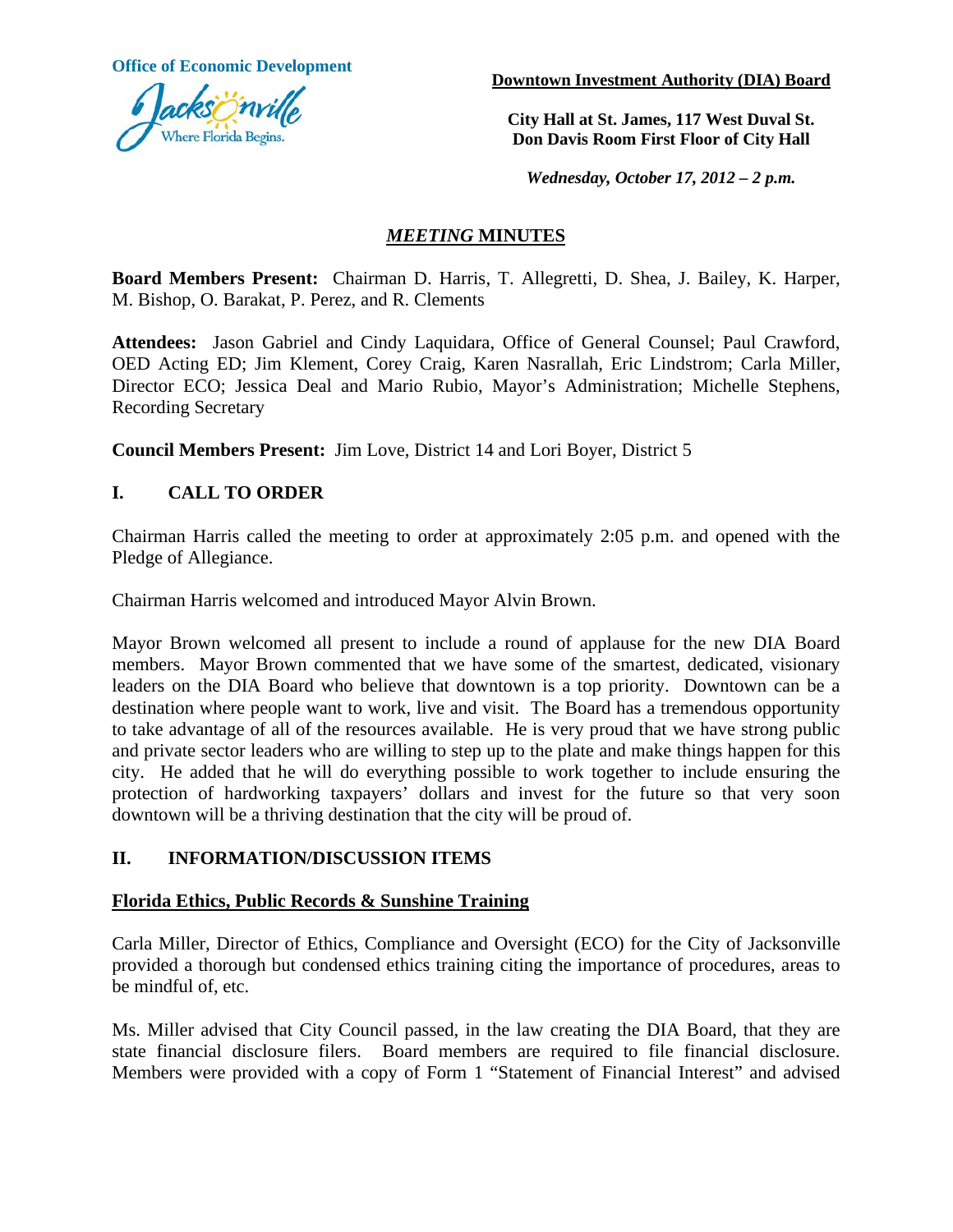Downtown Investment Authority (DIA) October 17, 2012 Page 2 of 8

that the form must be filed within 30 days. She offered that if Board members ever have any questions, concerns, etc. they are welcome to call her office for assistance.

At the request of Chair Harris, Mr. Crawford provided a brief overview of the creation of the DIA, adding that the Bylaws will help to explain the powers and duties of the DIA.

Mr. Jason Gabriel with the Office of General Counsel (OGC) commented that he was very involved with the crafting of the legislation (2012-571-Adopted 10/09/2012) that created the DIA. Mr. Gabriel introduced Cindy Laquidara, General Counsel.

Ms. Laquidara welcomed the Board members, and encouraged them to contact her office at any time with questions, concerns, etc. She advised the Board that there are many interactive state and local processes, rules and regulations, etc. that they may need help navigating. She encouraged them to contact her office for advice and they will work with the Board providing the best route to take and/or provide several alternatives to assist in the decision making processes, if such a need would arise.

Mr. Gabriel provided an overview of Government in the Sunshine Laws to include the Public Records Law and Open Meetings "Sunshine" Law.

The following were relative comments from the Board:

• Inquired about the possibility of Board members having a coj.net email account to avoid confusion between DIA Board business (COJ), their work and personal email.

Staff will look into the possibility and advise the Board.

#### **Bylaws**

Mr. Crawford reviewed the basic information that was provided in a binder to each Board member for their reference. He commented that the draft Bylaws are drafted to provide a basis for the order of meetings, establish a framework for structure for the Board to exist in, and establish a variety of other opportunities, committees, etc.. The Bylaws were drafted taking into consideration all of the elements that were transcribed from the legislation.

Mr. Gabriel provided a brief overview of the draft Bylaws provided. He suggested the Board members review them, contact him or Paul if they have any revisions, etc., and be prepared at the next meeting for further review and eventual adoption of the Bylaws at a future meeting.

Referencing Section 2.2 Powers and Duties he specifically reviewed the first two items.

(1) Appoint a CEO, prescribe his/her duties, and fix his/her compensation which shall be paid from funds available to the DIA in the same manner as City employees are paid. Prior to hiring a CEO, the DIA shall develop qualifications and criteria for the CEO position which shall be approved by Council.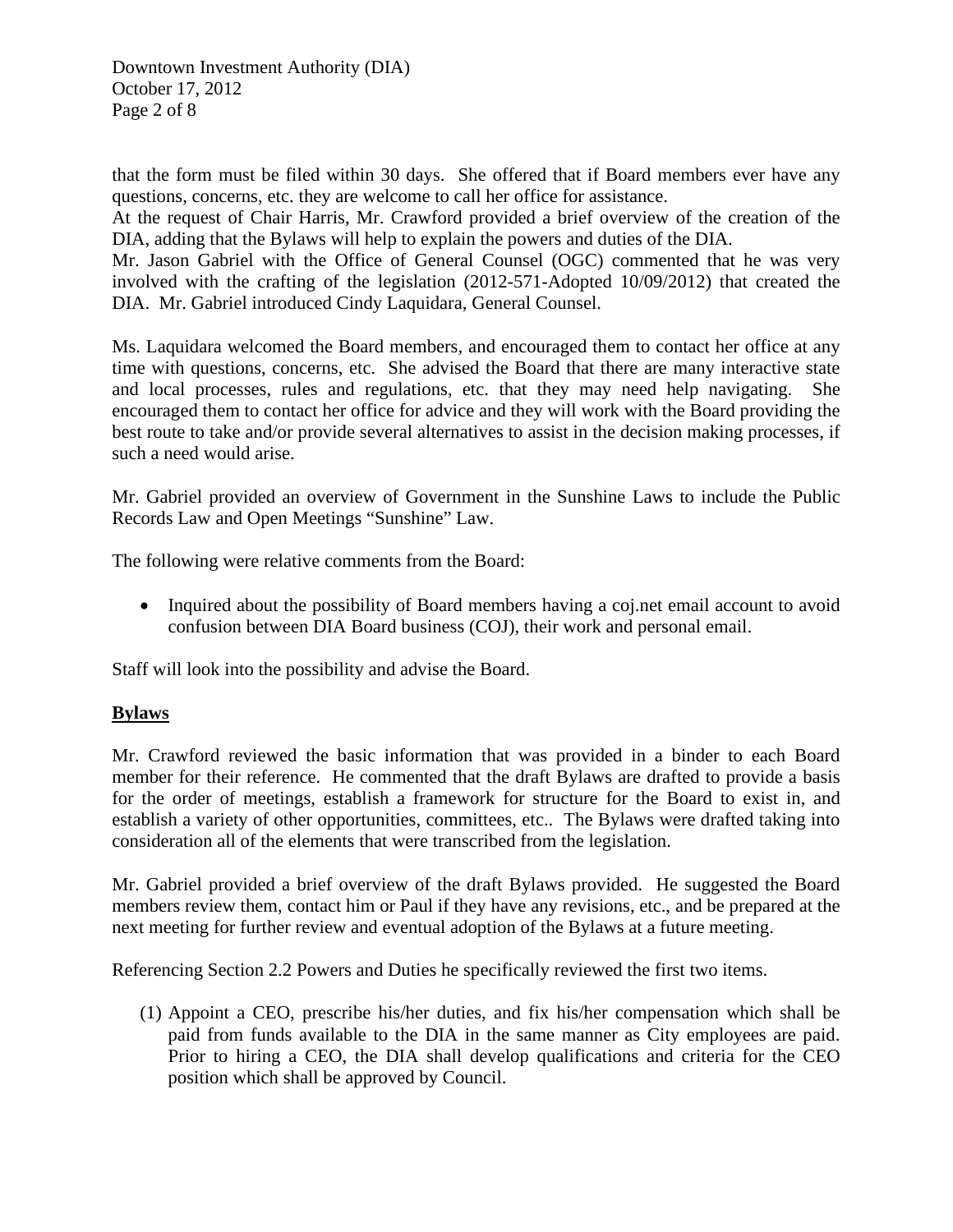Downtown Investment Authority (DIA) October 17, 2012 Page 3 of 8

Mr. Gabriel noted that the process of appointing a CEO would be the first order of business for the board.

(2) Serve as the City's Community Redevelopment Agency ("CRA") with regard to the Downtown CRA's (Southbank Community Redevelopment Area and the Downtown Northbank Community Redevelopment Area), and exercise any powers and authority granted Community Redevelopment Agencies by Part III, Chapter 163, Florida Statutes within Downtown.

Mr. Gabriel noted that more information related to CRA's will be provided at a future meeting(s). He added that another priority for the Board will be the undertaking of a Community Redevelopment plan which will be the vision for downtown in addition to a Business Investment Development (BID) plan.

Mr. Gabriel advised that the legislation requires the DIA Board to meet at least once every three months and suggested that the Board choose a reoccurring standing day of the month, time, location, etc., for consistency and special meetings can be called by the Chair, as needed.

The following were relative comments from the Board:

• Asked for clarification, if six members constitute a quorum what would happen if one of the six had to recuse from voting on an item.

Mr. Gabriel replied that the recused person would still count for the required number of members present to constitute a quorum noting that unless there is a statutory requirement, the Board will need at least four affirmative votes for an item to pass.

# **Operation - DIA Meeting, Date & Time; Budget; Job Criteria & Selection Process for CEO**

Chairman Harris suggested that the Board meet on the third Wednesday of every month at 2 p.m. He also suggested that the Board meet monthly for the first 90 days and beyond that may meet every other month adding that if needed, the Board can call special meetings. He added that the board will also be setting up subcommittees that will most likely meet between the monthly scheduled board meetings.

Mr. Crawford commented that the third Wednesday of every month will run into a problem around Thanksgiving and possibly Christmas, suggesting they meet the second Wednesday of every month.

The following were relative comments from the Board:

• Concerned about the volume of activity that is potentially before the board suggesting that the board may need to meet more often than monthly.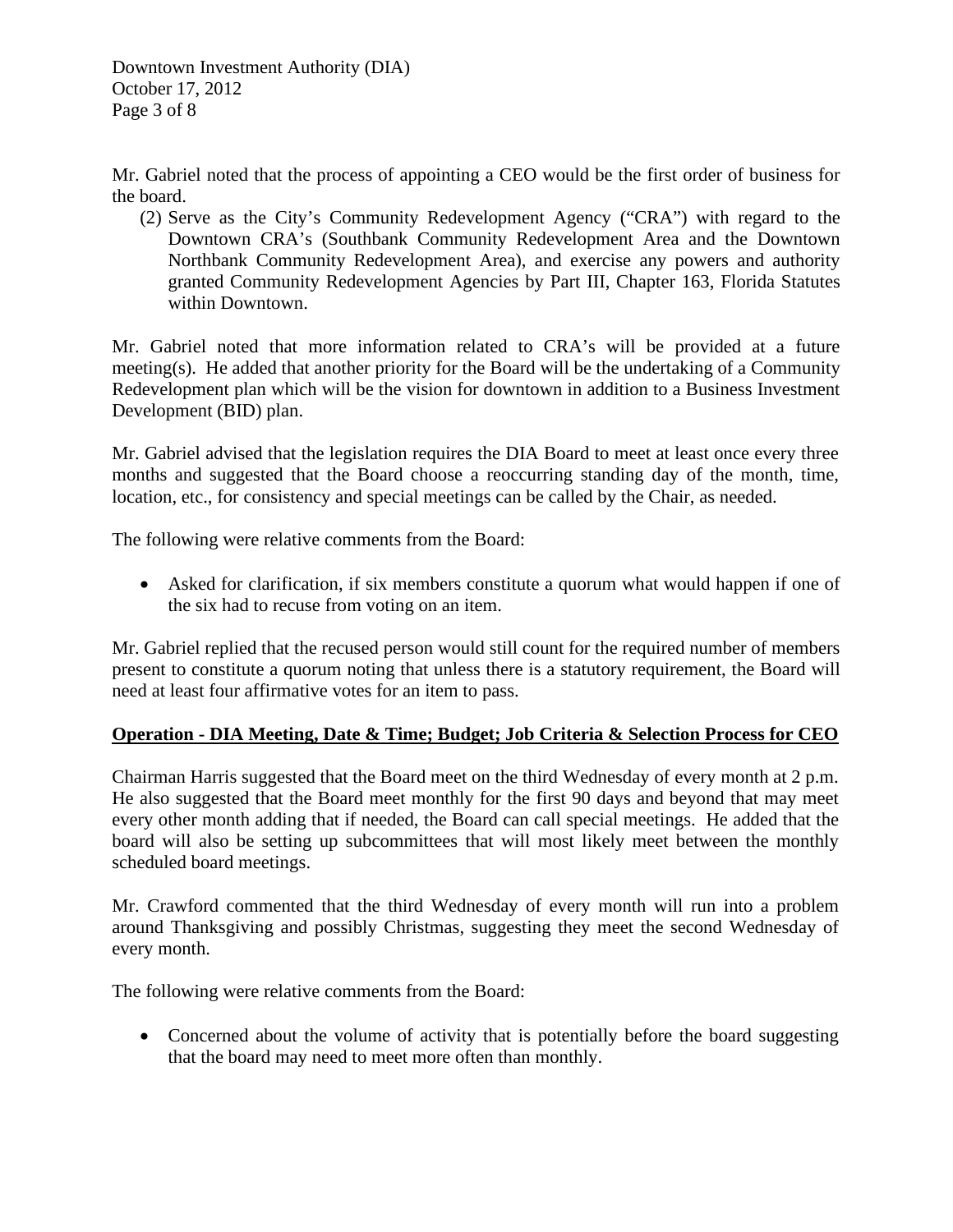Chair Harris advised that there will be a standing meeting every month on the second Wednesday of every month at 2 p.m. The Board can call special meetings, as needed.

## **A MOTION WAS MADE BY BOARD MEMBER BISHOP AND SECONDED BY BOARD MEMBER BARAKAT ADOPTING THE SECOND WEDNESDAY OF EVERY MONTH AT 2:00 PM AS THE DATE AND TIME FOR THE REGULAR DIA BOARD MEETING. THE MOTION PASSED UNANIMOUSLY 9/0/0.**

Paul Crawford advised that staff was in the process of finding a meeting location for future meetings.

## **DIA Budget**

Mr. Crawford explained that the Office of Economic Development (OED) budget that was recently adopted by City Council included an element dedicated for the DIA that has not been split up yet. As the leadership of both the OED and the DIA is formulated the process will begin regarding how the budget will be divided. Moving forward, he noted that the operating capital will come from the Tax Increment Financing under this CRA, which is the gap base line of revenue and the ad valorem increase above that base line contemplating three to four years out. He added that there are also revenue streams that can be tapped with regards to historic preservation trust fund monies, and other things that the board will get into as they start to have discussions about deals and how to formulate deals, and various elements of the master plan and action plans.

#### **Job Criteria and Selection Process for CEO**

Chairman Harris recommended that the Board elect a chairperson to lead the process of hiring a CEO. The committee would be charged with putting together the criteria, job description, responsibilities, salary, etc., and include the search for a CEO. He nominated Board Member Shea as the Chair to lead the Job Criteria and Selection Process Committee for the DIA CEO.

## **A MOTION WAS MADE BY BOARD MEMBER ????? AND SECONDED BY BOARD MEMBER ????? APPROVING BOARD MEMBER DON SHEA TO SERVE AS CHAIR OF THE JOB CRITERIA AND SELECTION PROCESS COMMITTEE FOR THE DIA CEO. THE MOTION PASSED UNANIMOUSLY 9/0/0.**

The following were relative comments from the Board:

• Asked if Board Member Shea serving as Chair of the committee would present a potential conflict if he were to be considered for the CEO position.

Board member Shea commented that in working through the process with City Council for over a year and before the board was identified, he was charged with developing the subject criteria and he is still under obligation to do that. He reminded the Board that the committee would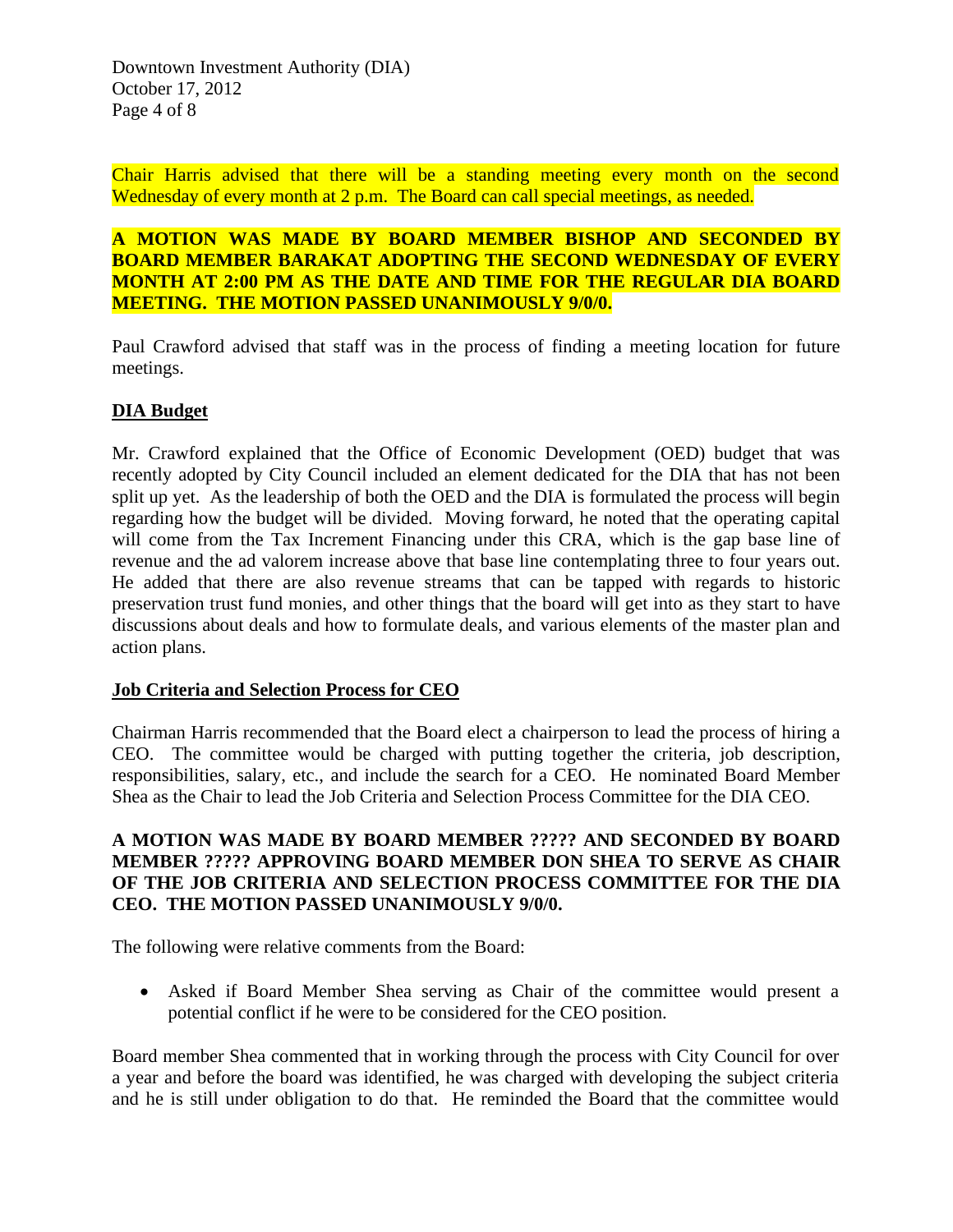Downtown Investment Authority (DIA) October 17, 2012 Page 5 of 8

come back to the full board with the information for review and approval and that might be a good time to revisit the question of him being considered for the CEO position, adding that the criteria, etc., also requires City Council approval before the search and hiring process would begin.

It was noted that Board member Shea will be asking a few Board members to serve on the committee with him.

## **III. NEW BUSINESS**

Chairman Harris commented that the Board has a lot of work to do and is committed to make that happen. He proceeded with recommended Board member Oliver Barakat to serve as Vice Chair of the DIA Board.

## **A MOTION WAS MADE BY BOARD MEMBER SHEA AND SECONDED BY BOARD MEMBER CLEMENTS APPROVING BOARD MEMBER OLIVER BARAKAT TO SERVE AS VICE CHAIR OF THE DIA BOARD. THE MOTION PASSED UNANIMOUSLY 9/0/0.**

Chairman Harris recommended Board member Jim Bailey to serve as Secretary of the DIA Board.

## **A MOTION WAS MADE BY BOARD MEMBER CLEMENTS AND SECONDED BY BOARD MEMBER BISHOP APPROVING BOARD MEMBER JIM BAILEY TO SERVE AS SECRETARY OF THE DIA BOARD. THE MOTION PASSED UNANIMOUSLY 9/0/0.**

The following were relative comments from the Board:

• Suggested that the Board meet sooner than November 14, 2012, to start outlining some objectives, hearing from the public, etc.

Chairman Harris replied that he thought the Board needed to concentrate first on hiring a CEO and developing structure and responsibility, adding that he thought that person should be part of the process. He added that there is a list of priorities and issues that the Board needs to work on reiterating that the CEO should be a part of that process.

• Agreed that a meeting should be held prior to the November 14 scheduled meeting. The Board discussed a date for a Board meeting prior to the to the November 14 meeting. The Board agreed on calling a special meeting of the Board on Tuesday, October 30, 2012, at 3p.m., location to be determined.

Board Member Shea commented that he thought he could have the criteria for the CEO available for the Board's review at the October 30, 2012 meeting.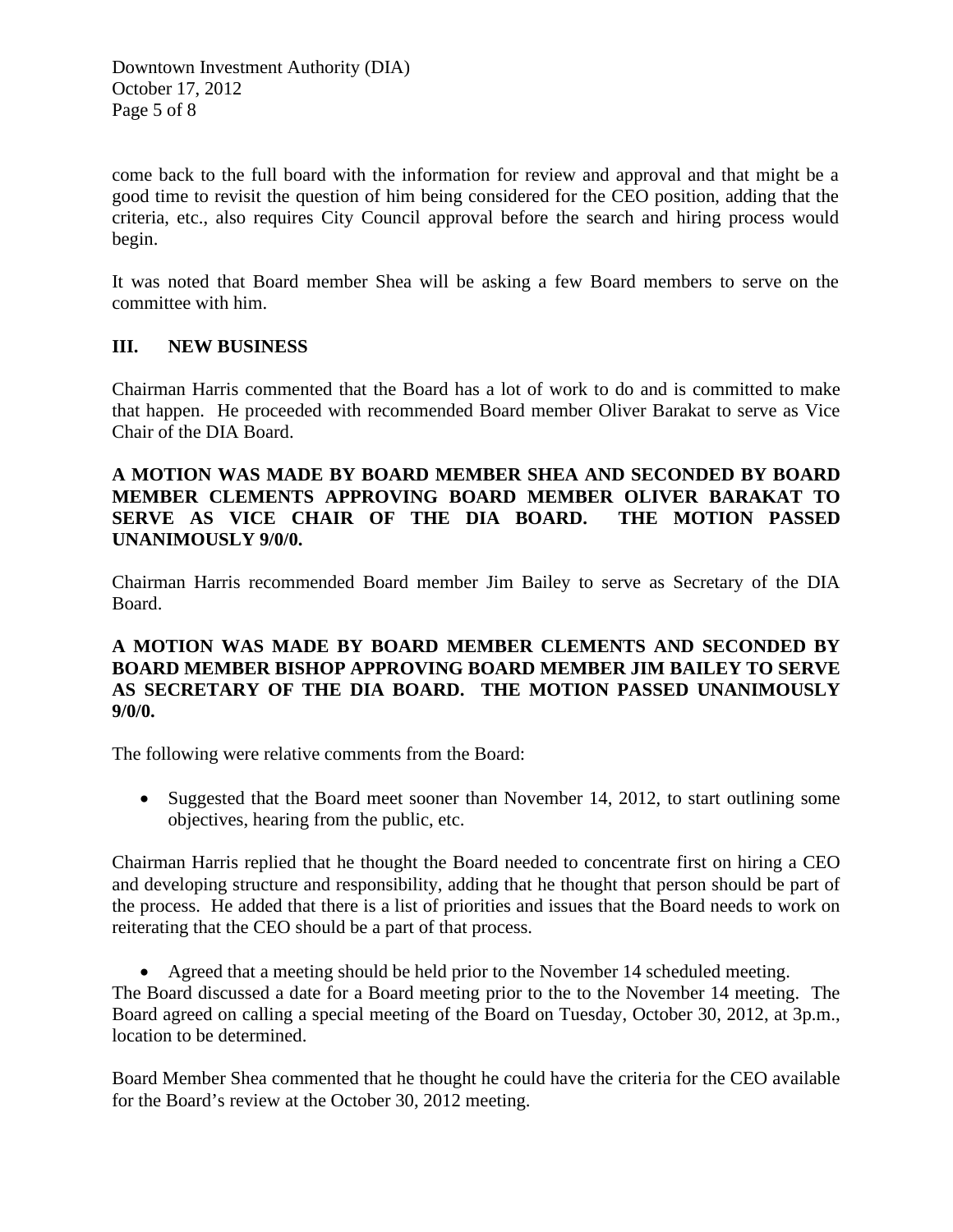Downtown Investment Authority (DIA) October 17, 2012 Page 6 of 8

The following were relative comments from the Board:

- Suggested that if Board members have specific matters that they would like addressed to contact staff.
- Requested a tutorial on the CRA process and the CRA itself, what powers the CRA Board has, etc.
- Requested information related to the Bostwick Building asking what if anything the Board and/or the city can do to work with the ownership to help structurally stabilize the building, adding that a lot of people in the community care about the building. He noted that the item was time sensitive as it is currently being concerned by City Council.
- Suggested that staff keep the Board informed of any items possibly going through or approaching the City Council process so that if deemed appropriate and necessary the Board would have an opportunity to formulate an opinion, recommendation, etc.

Mr. Crawford advised that staff can forward city wide public meeting notices related to downtown issues that may be occurring to the Board and offered to research and forward any legislation that has already been filed with City Council related to downtown to the Board.

Mr. Gabriel advised that the permit for demolition of the Bostwick Building has been denied by the Jacksonville Historic Preservation Commission (JHPC) and will be heard before the Land Use and Zoning (LUZ) Committee in the near future. Staff will provide the Board with the details of the next LUZ meeting (date, time, etc.).

The Board was advised that Michelle Stephens, OED Administrative Assistant to Acting Executive Director Paul Crawford would serve as a conduit between the Board members and staff, adding that she would ensure the information was routed accordingly.

# **IV. PUBLIC COMMENTS**

The floor was open for public comments and advised that their time to speak was limited to three minutes.

- John Nooney, 8356 Bascom Road, Jacksonville, FL 32216
- Concerned that we have enough authorities already, but he wants to remain a cheerleader and go forward and be a part of a vibrant downtown. If anything happens it will ultimately be the result of legislation that will move the city forward. He referenced 2003-627, 2005-207, 2005-1283, 2007-451, 2007-733, 2009-442, 2010-604, 2010-675, 2011-560, 2012-402, 2012-202 and more. He hopes that the authority will consider the shipyards site and take into consideration the 680 foot pier and think of it as the free parking for the river especially as we are looking at regional partners. Has been addressing the Commissioners of FIND (FL Inland Navigation District) for five years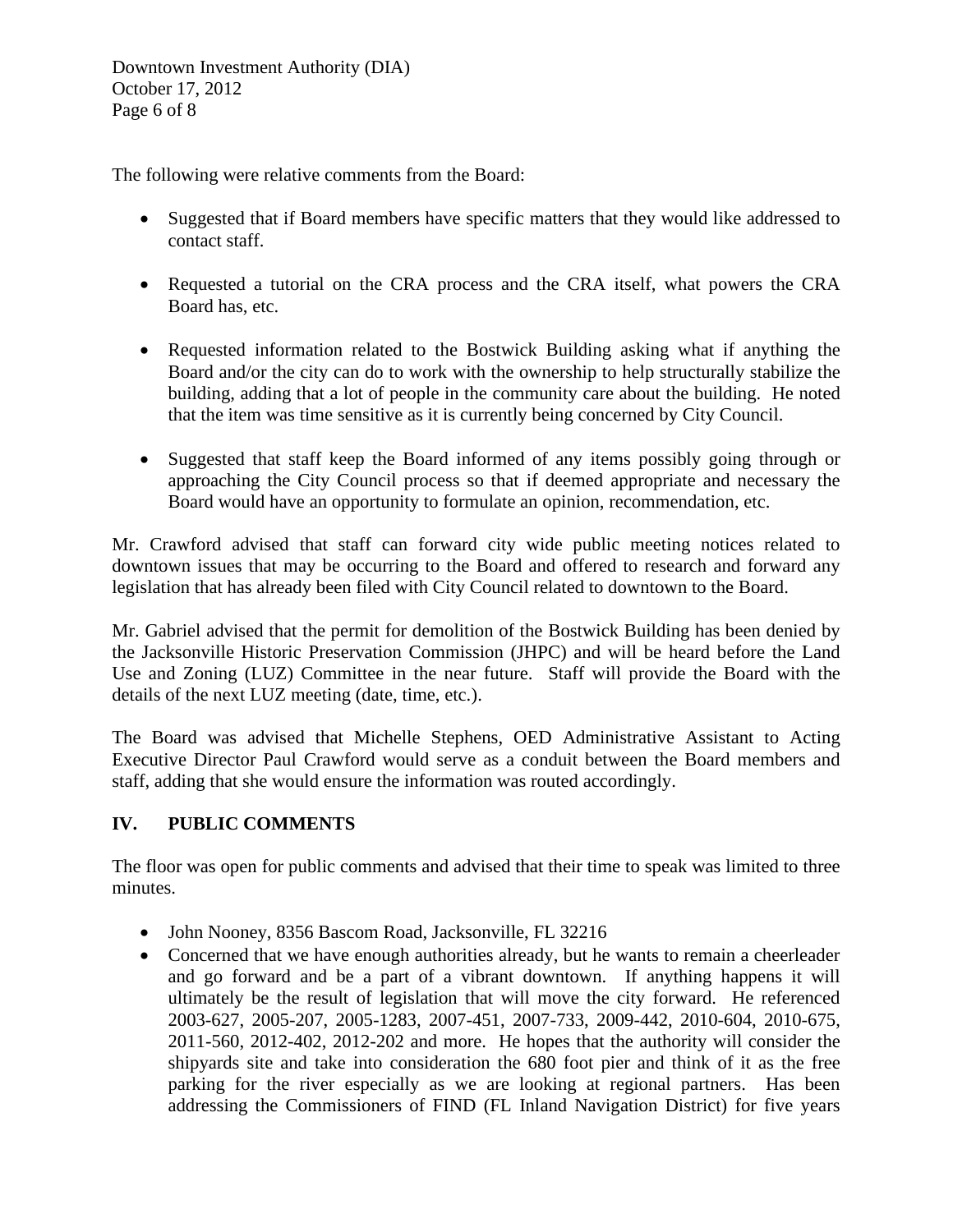about a project for Jacksonville and all he needs is a sponsor. Five years later he still does not have a sponsor and that in and of itself is embarrassing. Will be embracing the DIA.

- Victor Cora, 11478 Elaine Dr., Jacksonville, FL 32218 He is a champion of downtown. Talked about a project he is working on for downtown called JavaFest2014. The project is a celebration of coffee around the world that will make Jacksonville the coffee maker of the Southeast U.S.
- Evie Welch, 701 N. Ocean St.
	- Lives and loves downtown; however, has been working with a problem for about 11 months. Mr. Bailey has been a key person to help them. She represents SHADCO (Sheriff's Advisory Council) for Zone 1. There is a high concentration of homeless downtown noting that it is a turnoff. The fallout of the perception that downtown is unsafe is part of the problem. The Sheriff cannot arrest itself out of the problem. The fallout has gone to Hemming Plaza. Suggested that the Hemming Plaza area needs to be redefined, as it is the front porch of this government square. They want a core that is immutable for all persons.
- Marvin Boutwell, 2800 Madrid Ave. East, Jacksonville, FL
	- Noted that he was once a City engineer and once the Chief of Building and Zoning. He raised a few questions. Is the Board contemplating having a visionary action plan? An action plan is different than an actual plan. Does the Board have in their hearts the desire to create a specific plan to follow similar to when the court house was built or is the action plan something they are going to follow and from the action plan develop criteria? Who does he address for public input, what format and likelihood is there that the board will take interest in what he has to say? Need a subsystem in addition to the expressway system for people to get downtown. As part of the action plan, asked the board to put transportation in the forefront of their minds.
- Jim Love, Council Member District 14, 1740 South Edgewood Welcome and excited about the DIA.
- Lori Boyer, Council Member District 5, 2234 River Road Welcome and excited about the DIA. She received an email from the Florida Cities Association about a state wide CRA training in Daytona on October 24, 2012, for any board members available/interested to attend. Advised members that they are invited and welcome to attend and/or appear before the LUZ Committee. Referencing the Bostwick Building suggested that the Board at their next meeting may want to request a deferral on the subject in order to have more time to take a position. If the Board has an opinion they should make their opinion known. Requested email contacts, etc., for Board members.

Mr. Gabriel advised that the CRA training email will be forwarded to all Board members as well as Board contact information.